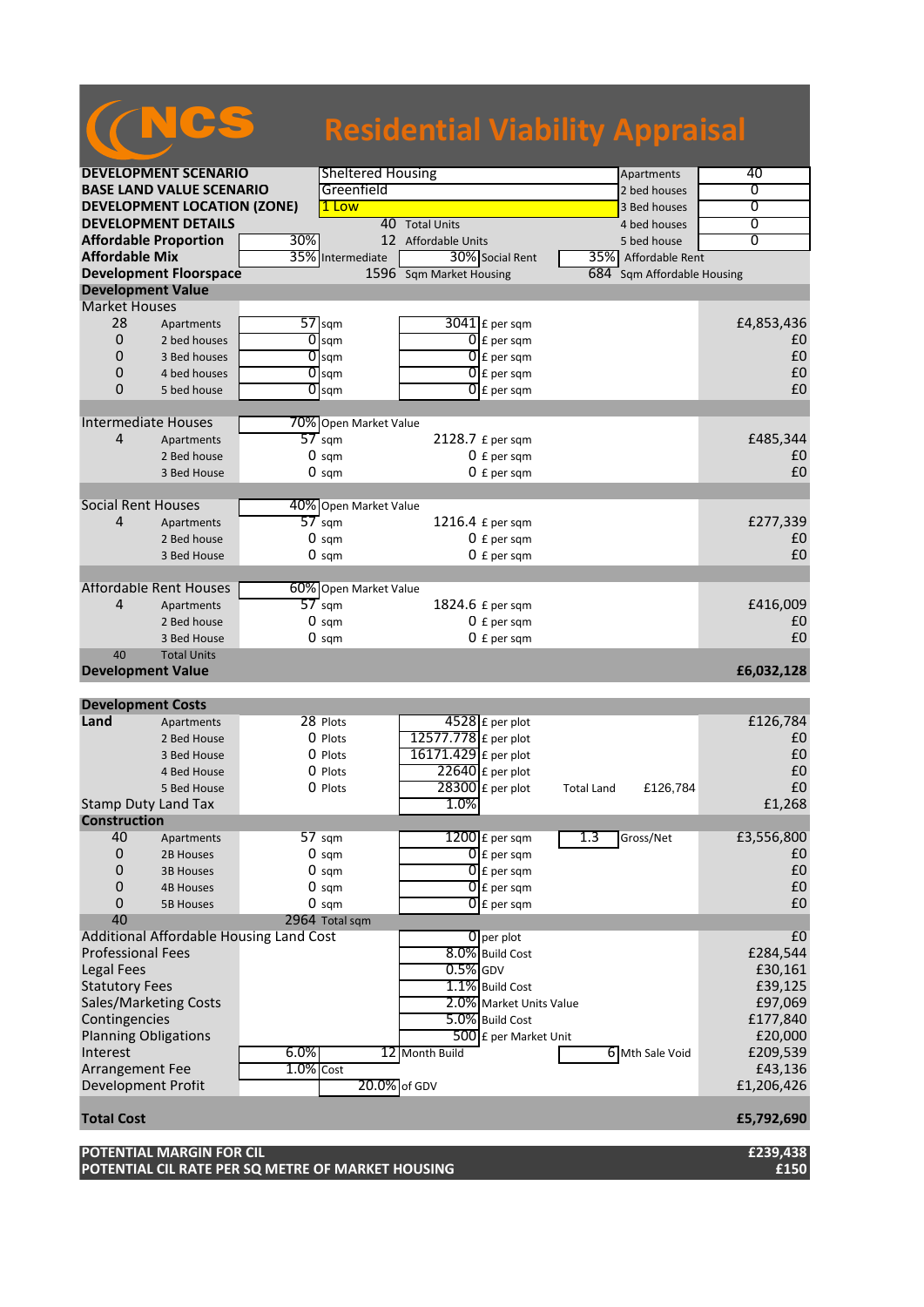|                                |                                    |                |                          | <b>Residential Viability Appraisal</b> |                          |                   |                            |                |
|--------------------------------|------------------------------------|----------------|--------------------------|----------------------------------------|--------------------------|-------------------|----------------------------|----------------|
|                                | <b>DEVELOPMENT SCENARIO</b>        |                | <b>Sheltered Housing</b> |                                        |                          |                   | Apartments                 | 40             |
|                                | <b>BASE LAND VALUE SCENARIO</b>    |                | Brownfield               |                                        |                          |                   | 2 bed houses               | 0              |
|                                | <b>DEVELOPMENT LOCATION (ZONE)</b> |                | 1 Low                    |                                        |                          |                   | 3 Bed houses               | 0              |
| <b>DEVELOPMENT DETAILS</b>     |                                    |                |                          | 40 Total Units                         | 4 bed houses             | 0                 |                            |                |
|                                | <b>Affordable Proportion</b>       | 30%            |                          | 12 Affordable Units                    |                          |                   | 5 bed house                | $\overline{0}$ |
| <b>Affordable Mix</b>          |                                    | 35%            | Intermediate             |                                        | 30% Social Rent          |                   | 35% Affordable Rent        |                |
|                                | <b>Development Floorspace</b>      |                |                          | 1596 Sqm Market Housing                |                          |                   | 684 Sqm Affordable Housing |                |
| <b>Development Value</b>       |                                    |                |                          |                                        |                          |                   |                            |                |
| <b>Market Houses</b>           |                                    |                |                          |                                        |                          |                   |                            |                |
| 28                             | Apartments                         |                | $57$ sqm                 |                                        | $3041$ £ per sqm         |                   |                            | £4,853,436     |
| $\mathbf 0$                    | 2 bed houses                       | 0              | sam                      |                                        | $0 \nvert$ £ per sqm     |                   |                            | £0             |
| $\Omega$                       | 3 Bed houses                       | 0              | sqm                      |                                        | $0$ $f$ per sqm          |                   |                            | £0             |
| $\Omega$                       | 4 bed houses                       | $\overline{0}$ | sqm                      |                                        | $0f$ per sqm             |                   |                            | £0             |
| $\Omega$                       | 5 bed house                        | O              | sqm                      |                                        | $\overline{0}$ £ per sam |                   |                            | £0             |
|                                |                                    |                |                          |                                        |                          |                   |                            |                |
| <b>Intermediate Houses</b>     |                                    |                | 70% Open Market Value    |                                        |                          |                   |                            |                |
| 4                              | Apartments                         |                | $57 \text{ sqm}$         | 2128.7 $E$ per sqm                     |                          |                   |                            | £485,344       |
|                                | 2 Bed house                        |                | $0 \text{ sqm}$          |                                        | $0 f$ per sqm            |                   |                            | £0             |
|                                | 3 Bed House                        |                | $0 \text{ sam}$          |                                        | $0 f$ per sam            |                   |                            | £0             |
|                                |                                    |                |                          |                                        |                          |                   |                            |                |
| <b>Social Rent Houses</b>      |                                    |                | 40% Open Market Value    |                                        |                          |                   |                            |                |
| $\overline{4}$                 | Apartments                         |                | $57$ sqm                 | 1216.4 £ per sqm                       |                          |                   |                            | £277,339       |
|                                | 2 Bed house                        |                | $0 \text{ sqm}$          |                                        | $0 f per$ sqm            |                   |                            | £0             |
|                                | 3 Bed House                        |                | $0 \text{ sqm}$          |                                        | $0 f$ per sqm            |                   |                            | £0             |
|                                |                                    |                |                          |                                        |                          |                   |                            |                |
| $\overline{4}$                 | Affordable Rent Houses             |                | 60% Open Market Value    |                                        |                          |                   |                            |                |
|                                | Apartments                         |                | $57 \text{ sqm}$         | 1824.6 £ per sqm                       |                          |                   |                            | £416,009       |
|                                | 2 Bed house                        |                | $0 \text{ sam}$          |                                        | $0 f per$ sqm            |                   |                            | £0<br>£0       |
|                                | 3 Bed House                        |                | $0 \text{ sam}$          |                                        | $0 f per$ sqm            |                   |                            |                |
| 40<br><b>Development Value</b> | <b>Total Units</b>                 |                |                          |                                        |                          |                   |                            | £6,032,128     |
|                                |                                    |                |                          |                                        |                          |                   |                            |                |
| <b>Development Costs</b>       |                                    |                |                          |                                        |                          |                   |                            |                |
| Land                           | Apartments                         |                | 28 Plots                 |                                        | 6468 £ per plot          |                   |                            | £181,104       |
|                                | 2 Bed House                        |                | O Plots                  | 17966.667 £ per plot                   |                          |                   |                            | £0             |
|                                | 3 Bed House                        |                | $0$ Plots                | $23100$ £ per plot                     |                          |                   |                            | £0             |
|                                | 4 Bed House                        |                | O Plots                  |                                        | $32340$ £ per plot       |                   |                            | £0             |
|                                | 5 Bed House                        |                | 0 Plots                  | $40425$ £ per plot                     |                          | <b>Total Land</b> | £181,104                   | £0             |
| <b>Stamp Duty Land Tax</b>     |                                    |                |                          | 1.0%                                   |                          |                   |                            | £1,811         |
| <b>Construction</b>            |                                    |                |                          |                                        |                          |                   |                            |                |
| 40                             | Apartments                         |                | 57 sgm                   |                                        | $1200 \text{ E}$ per sqm | 1.3               | Gross/Net                  | £3,556,800     |
| $\Omega$                       | 2B Houses                          |                | $0 \text{ sqm}$          |                                        | $\overline{0}$ £ per sqm |                   |                            | £0             |

| 0                        | <b>4B Houses</b>                        |           | $0 \text{ sam}$ |                | $\overline{0}$ E per sqm |                 | £0         |
|--------------------------|-----------------------------------------|-----------|-----------------|----------------|--------------------------|-----------------|------------|
| 0                        | 5B Houses                               |           | $0 \text{ sam}$ |                | $\overline{0}$ E per sqm |                 | £0         |
| 40                       |                                         |           | 2964 Total sqm  |                |                          |                 |            |
|                          | Additional Affordable Housing Land Cost |           |                 |                | $0$ per plot             |                 | £0         |
| <b>Professional Fees</b> |                                         |           |                 |                | 8.0% Build Cost          |                 | £284,544   |
| Legal Fees               |                                         |           |                 | $0.5\%$ GDV    |                          |                 | £30,161    |
| <b>Statutory Fees</b>    |                                         |           |                 |                | 1.1% Build Cost          |                 | £39,125    |
|                          | <b>Sales/Marketing Costs</b>            |           |                 |                | 2.0% Market Units Value  |                 | £97,069    |
| Contingencies            |                                         |           |                 |                | 5.0% Build Cost          |                 | £177,840   |
|                          | <b>Planning Obligations</b>             |           |                 |                | 500 £ per Market Unit    |                 | £20,000    |
| Interest                 |                                         | 6.0%      |                 | 12 Month Build |                          | 6 Mth Sale Void | £214,692   |
| Arrangement Fee          |                                         | 1.0% Cost |                 |                |                          |                 | £43,685    |
| Development Profit       |                                         |           | 20.0% of GDV    |                |                          |                 | £1,206,426 |
|                          |                                         |           |                 |                |                          |                 |            |
| <b>Total Cost</b>        |                                         |           |                 |                |                          |                 | £5,853,255 |

0 3B Houses 0 sqm  $\bigcap_{\text{E}}$  per sqm  $\bigcup_{\text{E}}$  per sqm  $\bigcup$ 

**POTENTIAL MARGIN FOR CIL £178,872 POTENTIAL CIL RATE PER SQ METRE OF MARKET HOUSING £112**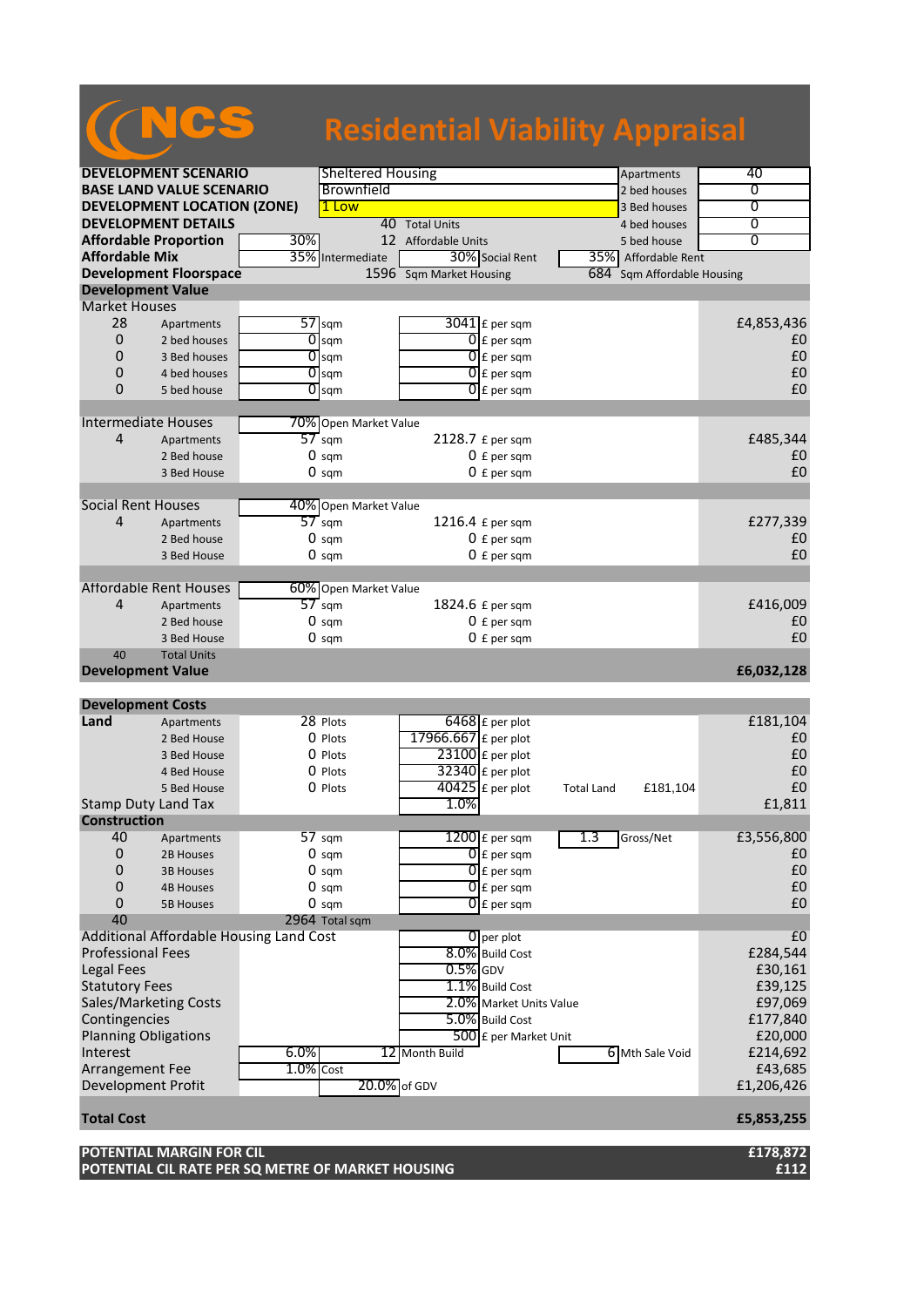|                           |                                    |     |                          | <b>Residential Viability Appraisal</b> |                          |                   |                        |                |
|---------------------------|------------------------------------|-----|--------------------------|----------------------------------------|--------------------------|-------------------|------------------------|----------------|
|                           |                                    |     |                          |                                        |                          |                   |                        |                |
|                           | <b>DEVELOPMENT SCENARIO</b>        |     | <b>Sheltered Housing</b> |                                        |                          |                   | Apartments             | 40             |
|                           | <b>BASE LAND VALUE SCENARIO</b>    |     | <b>Market Comparable</b> |                                        |                          |                   | 2 bed houses           | 0              |
|                           | <b>DEVELOPMENT LOCATION (ZONE)</b> |     | 1 Low                    |                                        |                          |                   | 3 Bed houses           | $\overline{0}$ |
|                           | <b>DEVELOPMENT DETAILS</b>         |     |                          | 40 Total Units                         |                          |                   | 4 bed houses           | 0              |
|                           | <b>Affordable Proportion</b>       | 30% |                          | 12 Affordable Units                    |                          |                   | 5 bed house            | $\overline{0}$ |
| <b>Affordable Mix</b>     |                                    |     | 35% Intermediate         |                                        | 30% Social Rent          |                   | 35% Affordable Rent    |                |
|                           | <b>Development Floorspace</b>      |     |                          | 1596 Sqm Market Housing                |                          | 684               | Sqm Affordable Housing |                |
| <b>Development Value</b>  |                                    |     |                          |                                        |                          |                   |                        |                |
| <b>Market Houses</b>      |                                    |     |                          |                                        |                          |                   |                        |                |
| 28                        | Apartments                         |     | $57$ sqm                 | $3041$ $E$ per sqm                     |                          |                   |                        | £4,853,436     |
| $\overline{0}$            | 2 bed houses                       | 0   | sqm                      |                                        | $0 \nvert$ £ per sqm     |                   |                        | £0             |
| 0                         | 3 Bed houses                       |     | $\overline{O}$ sqm       | 0                                      | E per sqm                |                   |                        | £0             |
| 0                         | 4 bed houses                       |     | $\overline{0}$ sqm       | 0                                      | £ per sqm                |                   |                        | £0             |
| 0                         | 5 bed house                        |     | $\overline{O}$ sqm       |                                        | $0$ $f$ per sqm          |                   |                        | £0             |
|                           |                                    |     |                          |                                        |                          |                   |                        |                |
|                           | <b>Intermediate Houses</b>         |     | 70% Open Market Value    |                                        |                          |                   |                        |                |
| 4                         | Apartments                         |     | $\overline{57}$ sqm      | 2128.7 £ per sqm                       |                          |                   |                        | £485,344       |
|                           | 2 Bed house                        |     | $0 \text{ sqm}$          |                                        | $0 f$ per sqm            |                   |                        | £0<br>£0       |
|                           | 3 Bed House                        |     | $0 \text{ sqm}$          |                                        | $0 f per$ sqm            |                   |                        |                |
| <b>Social Rent Houses</b> |                                    |     | 40% Open Market Value    |                                        |                          |                   |                        |                |
| 4                         | Apartments                         |     | $57$ sqm                 | 1216.4 £ per sqm                       |                          |                   |                        | £277,339       |
|                           | 2 Bed house                        |     | $0 \text{ sqm}$          |                                        | $0 f per$ sqm            |                   |                        | £0             |
|                           | 3 Bed House                        |     | $0 \text{ sqm}$          |                                        | $0 f per$ sqm            |                   |                        | £0             |
|                           |                                    |     |                          |                                        |                          |                   |                        |                |
|                           | <b>Affordable Rent Houses</b>      |     | 60% Open Market Value    |                                        |                          |                   |                        |                |
| 4                         | Apartments                         |     | $57$ sqm                 | 1824.6 £ per sqm                       |                          |                   |                        | £416,009       |
|                           | 2 Bed house                        |     | $0 \text{ sqm}$          |                                        | $0 f per$ sqm            |                   |                        | £0             |
|                           | 3 Bed House                        |     | $0 \text{ sqm}$          |                                        | $0 f per$ sqm            |                   |                        | £0             |
| 40                        | <b>Total Units</b>                 |     |                          |                                        |                          |                   |                        |                |
| <b>Development Value</b>  |                                    |     |                          |                                        |                          |                   |                        | £6,032,128     |
|                           |                                    |     |                          |                                        |                          |                   |                        |                |
| <b>Development Costs</b>  |                                    |     |                          |                                        |                          |                   |                        |                |
| Land                      | Apartments                         |     | 28 Plots                 | $8000$ $E$ per plot                    |                          |                   |                        | £224,000       |
|                           | 2 Bed House                        |     | 0 Plots                  | 22222.222 £ per plot                   |                          |                   |                        | £0             |
|                           | 3 Bed House                        |     | 0 Plots                  | 28571.429 £ per plot                   |                          |                   |                        | £0             |
|                           | 4 Bed House                        |     | 0 Plots                  | $40000$ £ per plot                     |                          |                   |                        | £0             |
|                           | 5 Bed House                        |     | 0 Plots                  | $50000$ £ per plot                     |                          | <b>Total Land</b> | £224,000               | £0             |
|                           | <b>Stamp Duty Land Tax</b>         |     |                          | 1.0%                                   |                          |                   |                        | £2,240         |
| <b>Construction</b>       |                                    |     |                          |                                        |                          |                   |                        |                |
| 40                        | Apartments                         |     | 57 sqm                   | 1200 £ per sqm                         |                          | 1.3               | Gross/Net              | £3,556,800     |
| $\pmb{0}$                 | 2B Houses                          |     | $0 \text{ sqm}$          |                                        | $\overline{0}$ £ per sqm |                   |                        | £0             |
| 0                         | <b>3B Houses</b>                   |     | $0 \text{ sqm}$          |                                        | $\overline{0}$ £ per sqm |                   |                        | £0             |
| 0                         | <b>4B Houses</b>                   |     | $0 \text{ sqm}$          |                                        | $\overline{0}$ £ per sqm |                   |                        | £0             |
| 0                         | <b>5B Houses</b>                   |     | $0 \text{ sqm}$          |                                        | $\overline{0}$ £ per sqm |                   |                        | £0             |

40 2964 Total sqm Additional Affordable Housing Land Cost 6 per plot 6 per plot 6 per plot 6 per plot 6 per plot 6 per plot 6 per plot 6 per plot 6 per plot 6 per plot 6 per plot 6 per plot 6 per plot 6 per plot 6 per plot 6 per plot 6 per Professional Fees 8.0% Build Cost Legal Fees  $\begin{bmatrix} 0.5\% \end{bmatrix}$ GDV  $\begin{bmatrix} 0.5\% \end{bmatrix}$ GDV  $\begin{bmatrix} 0.5\% \end{bmatrix}$ CDV  $\begin{bmatrix} 0.5\% \end{bmatrix}$ CDV  $\begin{bmatrix} 0.5\% \end{bmatrix}$ CDV  $\begin{bmatrix} 0.5\% \end{bmatrix}$ CDV  $\begin{bmatrix} 0.5\% \end{bmatrix}$ CDV  $\begin{bmatrix} 0.5\% \end{bmatrix}$ CDV  $\begin{bmatrix} 0.5\% \end{bmatrix$ Statutory Fees E39,125<br>
Sales/Marketing Costs **1.1%** Build Cost E39,125<br>
2.0% Market Units Value E97,069 Sales/Marketing Costs **2.0%** Market Units Value **E97,069**<br>Contingencies **E177,840**<br>Contingencies **E177,840** Contingencies **E177,840**<br>
Planning Obligations **E20,000** Planning Obligations  $\overline{500}$  £ per Market Unit Interest 6.0% 12 Month Build 6 Mth Sale Void £218,761<br>Arrangement Fee 1.0% Cost 644,118 Arrangement Fee 1.0% Cost 1.0% Cost 1.0% Cost 1.0% Cost 1.0% Cost 1.0% Cost 1.0% Cost 1.0% Cost 1.0% Cost 1.0% Cost 1.0% Cost 1.206,426 Development Profit **Total Cost £5,901,083**

**POTENTIAL MARGIN FOR CIL £131,045 POTENTIAL CIL RATE PER SQ METRE OF MARKET HOUSING £82**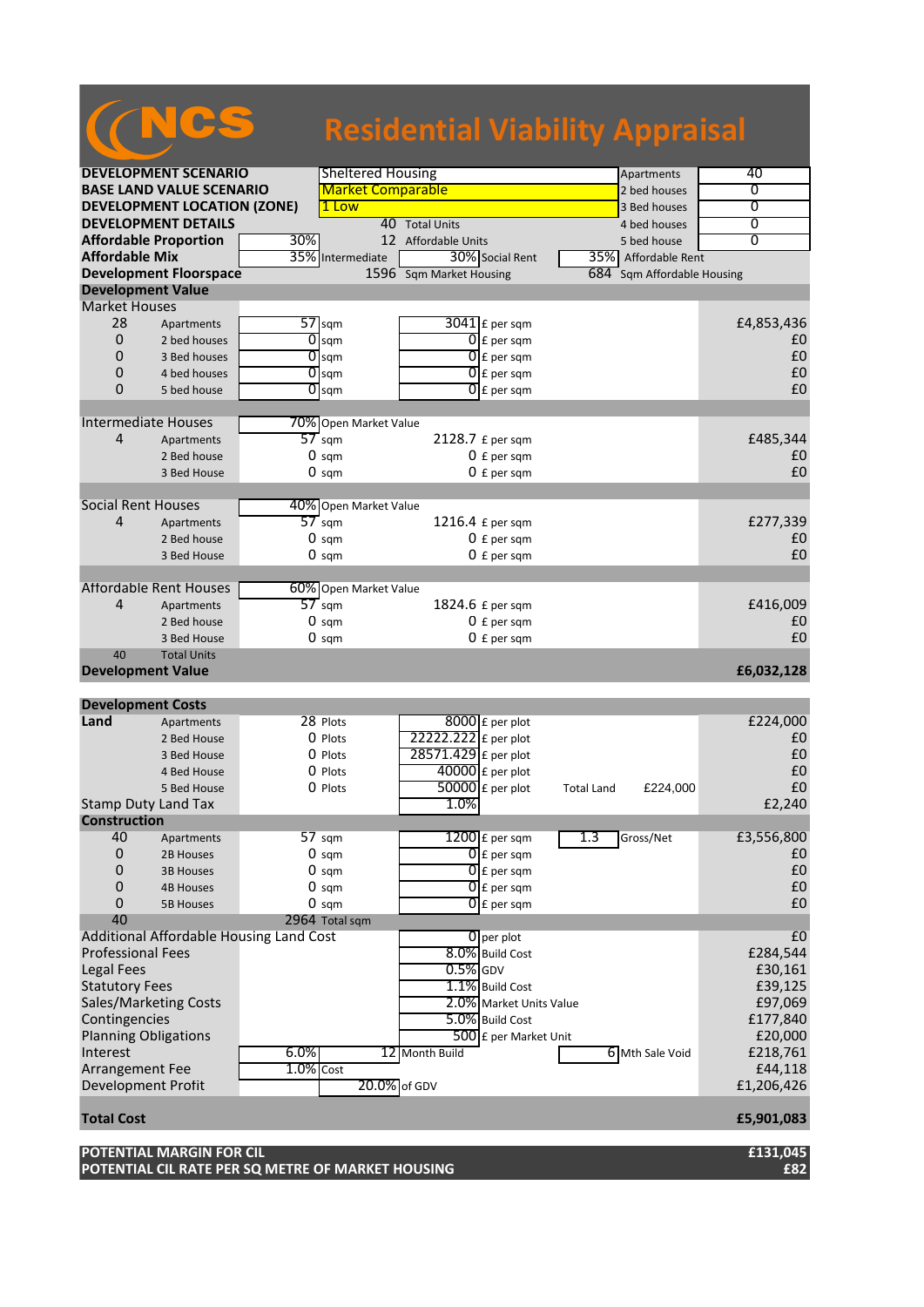|                                                       |                                         |              |                                   | <b>Residential Viability Appraisal</b> |                          |                   |                                    |                   |
|-------------------------------------------------------|-----------------------------------------|--------------|-----------------------------------|----------------------------------------|--------------------------|-------------------|------------------------------------|-------------------|
|                                                       |                                         |              |                                   |                                        |                          |                   |                                    |                   |
|                                                       | <b>DEVELOPMENT SCENARIO</b>             |              | <b>Sheltered Housing</b>          |                                        |                          |                   | Apartments                         | 40                |
|                                                       | <b>BASE LAND VALUE SCENARIO</b>         |              | Greenfield                        |                                        |                          |                   | 2 bed houses                       | 0                 |
|                                                       | <b>DEVELOPMENT LOCATION (ZONE)</b>      |              | 2 Medium                          |                                        |                          |                   | 3 Bed houses                       | $\overline{0}$    |
|                                                       | <b>DEVELOPMENT DETAILS</b>              |              |                                   | 40 Total Units                         |                          |                   | 4 bed houses                       | 0                 |
| <b>Affordable Proportion</b><br><b>Affordable Mix</b> |                                         | 30%          | 35% Intermediate                  | 12 Affordable Units                    | 30% Social Rent          |                   | 5 bed house<br>35% Affordable Rent | $\overline{0}$    |
|                                                       | <b>Development Floorspace</b>           |              |                                   | 1596 Sqm Market Housing                |                          | 684               | Sqm Affordable Housing             |                   |
| <b>Development Value</b>                              |                                         |              |                                   |                                        |                          |                   |                                    |                   |
| <b>Market Houses</b>                                  |                                         |              |                                   |                                        |                          |                   |                                    |                   |
| 28                                                    | Apartments                              |              | $57$ sqm                          |                                        | $3374$ £ per sqm         |                   |                                    | £5,384,904        |
| $\overline{0}$                                        | 2 bed houses                            | 0            | sqm                               |                                        | $0 \nvert$ E per sqm     |                   |                                    | £0                |
| 0                                                     | 3 Bed houses                            |              | $\overline{O}$ sqm                |                                        | $0$ $f$ per sqm          |                   |                                    | £0                |
| 0                                                     | 4 bed houses                            |              | $0$ sqm                           |                                        | $\overline{0}$ £ per sqm |                   |                                    | £0                |
| $\Omega$                                              | 5 bed house                             |              | $\overline{O}$ sqm                |                                        | $\overline{0}$ E per sqm |                   |                                    | £0                |
| <b>Intermediate Houses</b>                            |                                         |              | 70% Open Market Value             |                                        |                          |                   |                                    |                   |
| 4                                                     | Apartments                              |              | $\overline{57}$ sqm               | 2361.8 £ per sqm                       |                          |                   |                                    | £538,490          |
|                                                       | 2 Bed house                             |              | $0 \text{ sqm}$                   |                                        | $0 f per$ sqm            |                   |                                    | £0                |
|                                                       | 3 Bed House                             |              | $0 \text{ sqm}$                   |                                        | $0 f per$ sqm            |                   |                                    | £0                |
|                                                       |                                         |              |                                   |                                        |                          |                   |                                    |                   |
| <b>Social Rent Houses</b>                             |                                         |              | 40% Open Market Value             |                                        |                          |                   |                                    |                   |
| 4                                                     | Apartments                              |              | $57$ sqm                          | 1349.6 £ per sqm                       |                          |                   |                                    | £307,709          |
|                                                       | 2 Bed house                             |              | $0 \text{ sqm}$                   |                                        | $0 f per$ sqm            |                   |                                    | £0                |
|                                                       | 3 Bed House                             |              | $0 \text{ sqm}$                   |                                        | $0 f per$ sqm            |                   |                                    | £0                |
|                                                       | <b>Affordable Rent Houses</b>           |              | 60% Open Market Value             |                                        |                          |                   |                                    |                   |
| 4                                                     | Apartments                              |              | $57$ sqm                          | 2024.4 £ per sqm                       |                          |                   |                                    | £461,563          |
|                                                       | 2 Bed house                             |              | $0 \text{ sqm}$                   |                                        | $0 f per$ sqm            |                   |                                    | £0                |
|                                                       | 3 Bed House                             |              | $0 \text{ sqm}$                   |                                        | $0 f per$ sqm            |                   |                                    | £0                |
| 40                                                    | <b>Total Units</b>                      |              |                                   |                                        |                          |                   |                                    |                   |
| <b>Development Value</b>                              |                                         |              |                                   |                                        |                          |                   |                                    | £6,692,666        |
|                                                       |                                         |              |                                   |                                        |                          |                   |                                    |                   |
| <b>Development Costs</b><br>Land                      | Apartments                              |              | 28 Plots                          |                                        | $13604$ E per plot       |                   |                                    | £380,912          |
|                                                       | 2 Bed House                             |              | $0$ Plots                         | 37788.889 £ per plot                   |                          |                   |                                    | £0                |
|                                                       | 3 Bed House                             |              | 0 Plots                           | 48371.429 £ per plot                   |                          |                   |                                    | £0                |
|                                                       | 4 Bed House                             |              | $0$ Plots                         |                                        | $67720$ £ per plot       |                   |                                    | £0                |
|                                                       | 5 Bed House                             |              | 0 Plots                           |                                        | $84650$ £ per plot       | <b>Total Land</b> | £380,912                           | $\pmb{\text{f0}}$ |
| <b>Stamp Duty Land Tax</b>                            |                                         |              |                                   | 3.0%                                   |                          |                   |                                    | £11,427           |
| <b>Construction</b>                                   |                                         |              |                                   |                                        |                          |                   |                                    |                   |
| 40                                                    | Apartments                              |              | 57 sqm                            |                                        | $1200$ £ per sqm         | 1.3               | Gross/Net                          | £3,556,800        |
| $\mathbf 0$                                           | 2B Houses                               |              | $0 \text{ sqm}$                   |                                        | $\overline{0}$ £ per sqm |                   |                                    | £0                |
| 0                                                     | <b>3B Houses</b>                        |              | $0 \text{ sqm}$                   |                                        | $\overline{0}$ E per sqm |                   |                                    | £0                |
| $\mathbf 0$                                           | <b>4B Houses</b>                        |              | $0 \text{ sam}$                   |                                        | $\overline{0}$ £ per sqm |                   |                                    | £0                |
| 0<br>40                                               | <b>5B Houses</b>                        |              | $0 \text{ sqm}$<br>2964 Total sqm |                                        | $\overline{0}$ £ per sqm |                   |                                    | £0                |
|                                                       | Additional Affordable Housing Land Cost |              |                                   | $11337$ per plot                       |                          |                   |                                    | £136,040          |
| <b>Professional Fees</b>                              |                                         |              |                                   |                                        | 8.0% Build Cost          |                   |                                    | £284,544          |
| <b>Legal Fees</b>                                     |                                         |              |                                   | $0.5%$ GDV                             |                          |                   |                                    | £33,463           |
| <b>Statutory Fees</b>                                 |                                         |              |                                   |                                        | 1.1% Build Cost          |                   |                                    | £39,125           |
| Sales/Marketing Costs                                 |                                         |              |                                   |                                        | 2.0% Market Units Value  |                   |                                    | £107,698          |
| Contingencies                                         |                                         |              |                                   |                                        | 5.0% Build Cost          |                   |                                    | £184,642          |
| <b>Planning Obligations</b>                           |                                         |              |                                   |                                        | 500 £ per Market Unit    |                   |                                    | £20,000           |
| Interest                                              |                                         | 6.0%         |                                   | 12 Month Build                         |                          |                   | 6 Mth Sale Void                    | £241,726          |
| Arrangement Fee                                       |                                         | $1.0\%$ Cost |                                   |                                        |                          |                   |                                    | £47,347           |
| Development Profit                                    |                                         |              |                                   | 20.0% of GDV                           |                          |                   |                                    | £1,338,533        |
| <b>Total Cost</b>                                     |                                         |              |                                   |                                        |                          |                   |                                    | £6,382,257        |
|                                                       | POTENTIAL MARGIN FOR CIL                |              |                                   |                                        |                          |                   |                                    | £310,409          |

**POTENTIAL CIL RATE PER SQ METRE OF MARKET HOUSING £194**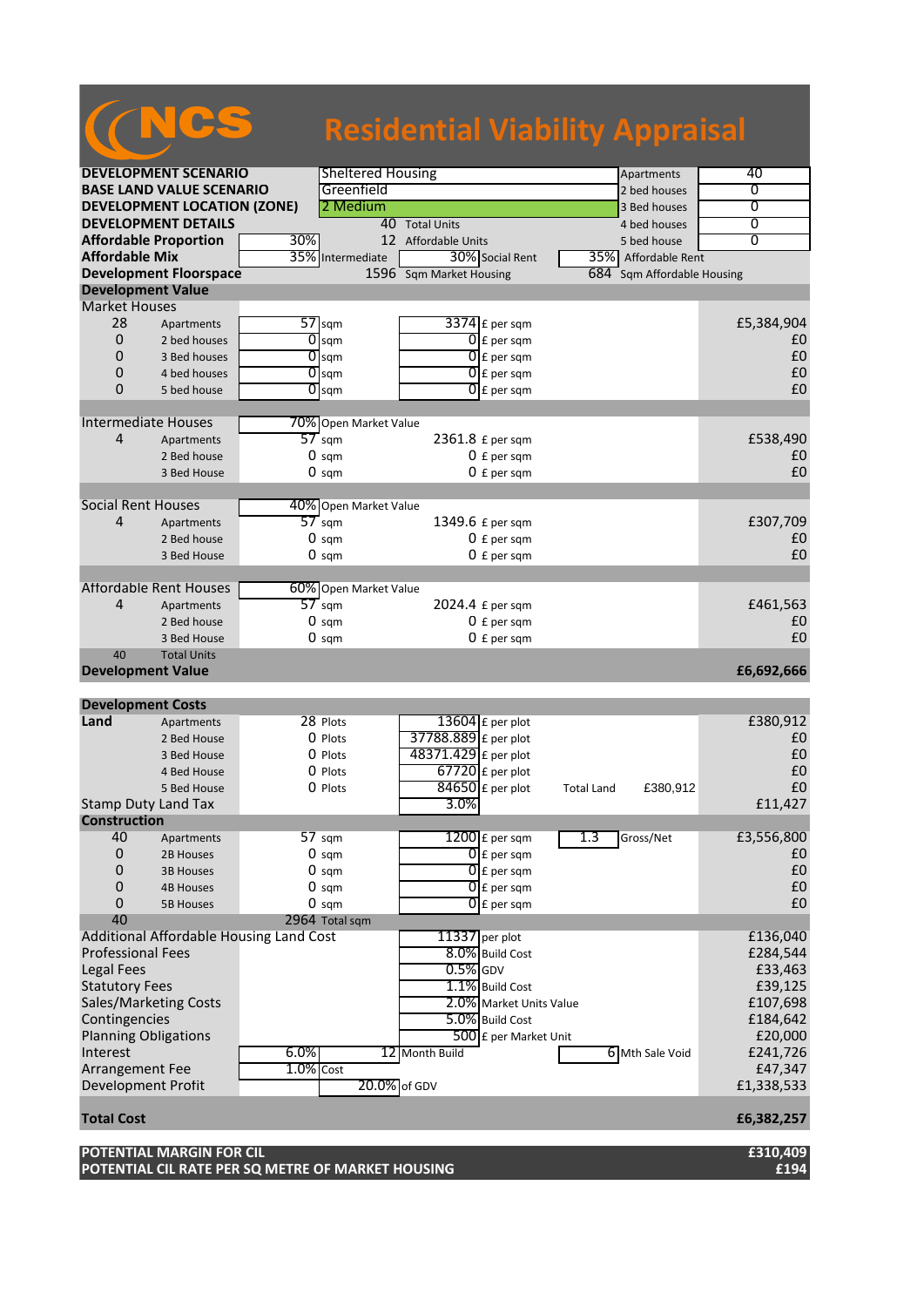|                                            |                                         |              |                                   | <b>Residential Viability Appraisal</b> |                   |                        |                |
|--------------------------------------------|-----------------------------------------|--------------|-----------------------------------|----------------------------------------|-------------------|------------------------|----------------|
|                                            | <b>DEVELOPMENT SCENARIO</b>             |              | <b>Sheltered Housing</b>          |                                        |                   | Apartments             | 40             |
|                                            | <b>BASE LAND VALUE SCENARIO</b>         |              | Brownfield                        |                                        |                   | 2 bed houses           | 0              |
|                                            | <b>DEVELOPMENT LOCATION (ZONE)</b>      |              | 2 Medium                          |                                        |                   | 3 Bed houses           | $\overline{0}$ |
|                                            | <b>DEVELOPMENT DETAILS</b>              |              |                                   | 40 Total Units                         |                   | 4 bed houses           | 0              |
| <b>Affordable Proportion</b>               |                                         | 30%          |                                   | 12 Affordable Units                    |                   | 5 bed house            | $\overline{0}$ |
| <b>Affordable Mix</b>                      |                                         |              | 35% Intermediate                  | 30% Social Rent                        |                   | 35% Affordable Rent    |                |
|                                            | <b>Development Floorspace</b>           |              |                                   | 1596 Sqm Market Housing                | 684               | Sqm Affordable Housing |                |
| <b>Development Value</b>                   |                                         |              |                                   |                                        |                   |                        |                |
| <b>Market Houses</b>                       |                                         |              |                                   |                                        |                   |                        |                |
| 28                                         | Apartments                              |              | $57$ sqm                          | $3374$ £ per sqm                       |                   |                        | £5,384,904     |
| 0                                          | 2 bed houses                            | 0            | sqm                               | $0f$ per sqm                           |                   |                        | £0             |
| 0                                          | 3 Bed houses                            |              | $\overline{O}$ sqm                | 01<br>£ per sqm                        |                   |                        | £0             |
| 0                                          | 4 bed houses                            |              | $0$ sqm                           | $0f$ per sqm                           |                   |                        | £0             |
| $\overline{0}$                             | 5 bed house                             |              | $\overline{O}$ sqm                | $\overline{0}$ E per sqm               |                   |                        | £0             |
| <b>Intermediate Houses</b>                 |                                         |              |                                   |                                        |                   |                        |                |
| 4                                          | Apartments                              |              | 70% Open Market Value<br>$57$ sqm | 2361.8 £ per sqm                       |                   |                        | £538,490       |
|                                            | 2 Bed house                             |              | $0 \text{ sqm}$                   | $0 f per$ sqm                          |                   |                        | £0             |
|                                            | 3 Bed House                             |              | $0 \text{ sqm}$                   | $0 f$ per sqm                          |                   |                        | £0             |
|                                            |                                         |              |                                   |                                        |                   |                        |                |
| <b>Social Rent Houses</b>                  |                                         |              | 40% Open Market Value             |                                        |                   |                        |                |
| 4                                          | Apartments                              |              | $57$ sqm                          | 1349.6 £ per sqm                       |                   |                        | £307,709       |
|                                            | 2 Bed house                             |              | $0 \text{ sqm}$                   | $0 f per$ sqm                          |                   |                        | £0             |
|                                            | 3 Bed House                             |              | $0 \text{ sqm}$                   | $0 f per$ sqm                          |                   |                        | £0             |
|                                            |                                         |              |                                   |                                        |                   |                        |                |
|                                            | <b>Affordable Rent Houses</b>           |              | 60% Open Market Value             |                                        |                   |                        |                |
| 4                                          | Apartments                              |              | $57$ sqm                          | 2024.4 £ per sqm                       |                   |                        | £461,563       |
|                                            | 2 Bed house                             |              | $0 \text{ sqm}$                   | $0 f per$ sqm                          |                   |                        | £0             |
|                                            | 3 Bed House                             |              | $0 \text{ sqm}$                   | $0 f per$ sqm                          |                   |                        | £0             |
| 40                                         | <b>Total Units</b>                      |              |                                   |                                        |                   |                        |                |
| <b>Development Value</b>                   |                                         |              |                                   |                                        |                   |                        | £6,692,666     |
|                                            |                                         |              |                                   |                                        |                   |                        |                |
| <b>Development Costs</b>                   |                                         |              |                                   |                                        |                   |                        |                |
| Land                                       | Apartments                              |              | 28 Plots                          | $15544$ E per plot                     |                   |                        | £435,232       |
|                                            | 2 Bed House                             |              | 0 Plots                           | 43177.778 £ per plot                   |                   |                        | £0             |
|                                            | 3 Bed House                             |              | 0 Plots                           | 55514.286 £ per plot                   |                   |                        | £0             |
|                                            | 4 Bed House                             |              | 0 Plots                           | $77720$ £ per plot                     |                   |                        | £0             |
|                                            | 5 Bed House                             |              | 0 Plots                           | $97150$ £ per plot<br>3.0%             | <b>Total Land</b> | £435,232               | £0             |
| Stamp Duty Land Tax<br><b>Construction</b> |                                         |              |                                   |                                        |                   |                        | £13,057        |
| 40                                         |                                         |              | 57 sqm                            | $1200$ £ per sqm                       | 1.3               | Gross/Net              | £3,556,800     |
| 0                                          | Apartments<br>2B Houses                 |              | $0 \text{ sqm}$                   | $0f$ per sqm                           |                   |                        | £0             |
| 0                                          | <b>3B Houses</b>                        |              | $0 \text{ sqm}$                   | $\overline{0}$ £ per sqm               |                   |                        | £0             |
| 0                                          | <b>4B Houses</b>                        |              | $0 \text{ sam}$                   | $\overline{0}$ E per sqm               |                   |                        | £0             |
| 0                                          | <b>5B Houses</b>                        |              | $0 \text{ sqm}$                   | $\overline{0}$ E per sqm               |                   |                        | £0             |
| 40                                         |                                         |              | 2964 Total sqm                    |                                        |                   |                        |                |
|                                            | Additional Affordable Housing Land Cost |              |                                   | $12953$ per plot                       |                   |                        | £155,440       |
| <b>Professional Fees</b>                   |                                         |              |                                   | 8.0% Build Cost                        |                   |                        | £284,544       |
| Legal Fees                                 |                                         |              |                                   | $0.5%$ GDV                             |                   |                        | £33,463        |
| <b>Statutory Fees</b>                      |                                         |              |                                   | 1.1% Build Cost                        |                   |                        | £39,125        |
| Sales/Marketing Costs                      |                                         |              |                                   | 2.0% Market Units Value                |                   |                        | £107,698       |
| Contingencies                              |                                         |              |                                   | 5.0% Build Cost                        |                   |                        | £185,612       |
| <b>Planning Obligations</b>                |                                         |              |                                   | 500 £ per Market Unit                  |                   |                        | £20,000        |
| Interest                                   |                                         | 6.0%         |                                   | 12 Month Build                         |                   | 6 Mth Sale Void        | £247,938       |
| Arrangement Fee                            |                                         | $1.0\%$ Cost |                                   |                                        |                   |                        | £48,110        |
| Development Profit                         |                                         |              |                                   | 20.0% of GDV                           |                   |                        | £1,338,533     |
| <b>Total Cost</b>                          |                                         |              |                                   |                                        |                   |                        | £6,465,552     |
|                                            | POTENTIAL MARGIN FOR CIL                |              |                                   |                                        |                   |                        | £227,115       |
|                                            |                                         |              |                                   |                                        |                   |                        |                |

**POTENTIAL CIL RATE PER SQ METRE OF MARKET HOUSING £142**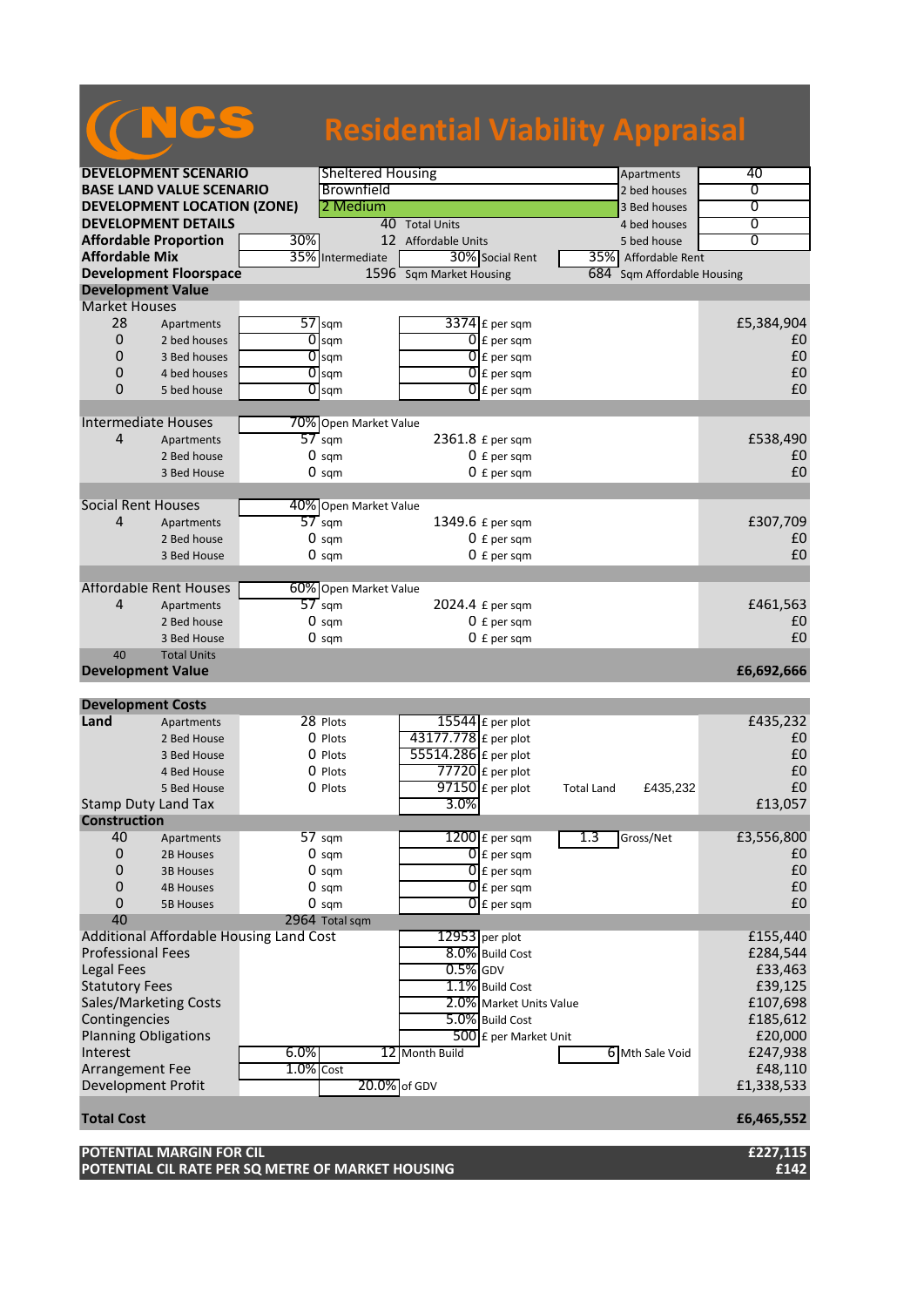## **DEVELOPMENT SCENARIO** Sheltered Housing Apartments Apartments 40<br> **BASE LAND VALUE SCENARIO** Market Comparable 2 bed houses 2 bed houses and 2 bed houses and 2 bed houses and 2 bed houses and 2 bed houses and 2 bed houses **BASE LAND VALUE SCENARIO** Market Comparable **1996** 2 bed houses 0 **0**<br> **DEVELOPMENT LOCATION (ZONE)** 2 Medium **DEVELOPMENT LOCATION (ZONE)** 2 Medium 3 Bed houses 0<br> **DEVELOPMENT DETAILS** 40 Total Units 4 Bed houses 0 **DEVELOPMENT DETAILS** 40 Total Units 4 bed houses 0<br> **Affordable Proportion** 30% 12 Affordable Units 5 bed house 0 **Affordable Proportion**<br> **Affordable Mix** 35% Intermediate 30% Social Rent 35% Affordable R **Afformation Contract Ariz 30% Social Rent 1 35% Affordable Rent Development Floorspace** 1596 Sqm Market Housing 684 Sqm Affordable Housing **Development Value** Market Houses<br>28 Apa 28 Apartments  $\overline{57}$  sqm  $\overline{3374}$  £ per sqm  $\overline{10}$  £5,384,904  $\overline{10}$   $\overline{2}$  bed houses  $\overline{10}$  am  $\overline{10}$   $\overline{10}$   $\overline{2}$  bed houses  $\overline{10}$ 0 2 bed houses  $\overline{0}$  sqm  $\overline{0}$  feer sqm  $\overline{0}$  per sqm  $\overline{1}$ 0 3 Bed houses  $\begin{bmatrix} 0 \\ 0 \end{bmatrix}$  sqm  $\begin{bmatrix} 0 \\ 1 \end{bmatrix}$  £ per sqm  $\begin{bmatrix} 0 \\ 1 \end{bmatrix}$  **Equal 2** and  $\begin{bmatrix} 0 \\ 1 \end{bmatrix}$  **Equal 2** and  $\begin{bmatrix} 0 \\ 1 \end{bmatrix}$  **Equal 2** and  $\begin{bmatrix} 0 \\ 1 \end{bmatrix}$  **Equal 2** and  $\begin{bmatrix} 0 \\ 0 \end{b$ 0 4 bed houses  $\overline{0}$  sqm  $\overline{0}$  feer sqm  $\overline{0}$  per sqm  $\overline{10}$ 0 5 bed house  $\begin{bmatrix} 0 \\ 0 \end{bmatrix}$  sqm  $\begin{bmatrix} 0 \\ 1 \end{bmatrix}$   $\begin{bmatrix} 0 \\ 0 \end{bmatrix}$   $\begin{bmatrix} 0 \\ 1 \end{bmatrix}$  per sqm  $\begin{bmatrix} 0 \\ 1 \end{bmatrix}$ Intermediate Houses 70% Open Market Value 4 Apartments 57 sqm 2361.8 £ per sqm 2361.8 ± per sqm 538,490 2 Bed house  $\begin{array}{ccc} 0 & \text{sgm} & 0 \text{ } \text{f} \text{ per sqm} \end{array}$ 3 Bed House  $\begin{array}{ccc} 0 & \text{sgm} & 0 \text{ } \text{f} \text{ per sqm} \end{array}$ Social Rent Houses **100%** Open Market Value<br>4 Apartments 57 sqm  $\overline{57}$  sqm  $\overline{57}$  and  $\overline{4349.6}$  £ per sqm  $\overline{57}$  E307,709 2 Bed house  $\begin{array}{ccc} 0 & \text{sgm} & 0 \text{ } \text{f} \text{ per sqm} \end{array}$  $3$  Bed House  $\begin{array}{ccc} 0 & \text{sgm} & 0 \end{array}$   $\begin{array}{ccc} 0 & \text{g}_{\text{c}} & \text{g}_{\text{c}} & \text{g}_{\text{c}} & \text{g}_{\text{c}} & \text{g}_{\text{c}} & \text{g}_{\text{c}} \end{array}$ Affordable Rent Houses 60% Open Market Value<br>4 Apartments 57 sqm 4 Apartments 57 sqm 2024.4 £ per sqm  $\overline{57}$  am 2024.4 £ per sqm  $\overline{2}$  bed house  $\overline{2}$  am  $\overline{2}$  bed house  $\overline{2}$  bed house  $\overline{2}$  bed house  $\overline{2}$  bed house  $\overline{2}$  bed house  $\overline{2}$  bed house  $\overline{2}$  b 2 Bed house  $\begin{array}{ccc} 0 & \text{sgm} & 0 \text{ } \text{f} \text{ per sqm} \end{array}$  $3$  Bed House  $\begin{array}{ccc} 0 & \text{sgm} & 0 \end{array}$   $\begin{array}{ccc} 0 & \text{g}_{\text{c}} & \text{g}_{\text{c}} & \text{g}_{\text{c}} & \text{g}_{\text{c}} & \text{g}_{\text{c}} & \text{g}_{\text{c}} \end{array}$ 40 Total Units **Development Value £6,692,666 Development Costs Land** Apartments 28 Plots 20000 £ per plot 20000 £ per plot 20000 £ per plot 20000 £ per plot 2 **E560,000** 2 Bed House  $\begin{array}{c} 0 \text{ Plots} \\ 0 \text{ Plots} \end{array}$   $\begin{array}{c} 55555.556 \text{ } \text{f} \text{ per plot} \\ 71428.571 \text{ } \text{f} \text{ per plot} \end{array}$   $\begin{array}{c} 20 \text{ Polots} \\ 10 \text{ Polots} \end{array}$ 3 Bed House  $\begin{array}{c} 0 \text{ Plots} \\ 0 \text{ Plots} \end{array}$   $\begin{array}{c} 71428.571 \text{ } \text{f} \text{ per plot} \\ 100000 \text{ } \text{f} \text{ per plot} \end{array}$   $\begin{array}{c} \text{E0} \\ \text{10} \text{ E0} \end{array}$  $100000$  £ per plot 5 Bed House  $\begin{array}{|c|c|c|c|c|}\n\hline\n & 125000 & \text{f} & \text{Total Land} & \text{£560,000} \\
\hline\n & 4.0\% & & \\
\hline\n\end{array}$  E22,400 Stamp Duty Land Tax **Construction**<br>40 Apartments 57 sqm 1200 £ per sqm 1.3 Gross/Net £3,556,800 0 2B Houses 0 sqm  $\bigcap_{\text{E}}$  per sqm  $\bigcup_{\text{E}}$  per sqm  $\bigcup$ 0 3B Houses 0 sqm  $\bigcap_{\text{E}}$  per sqm  $\bigcup_{\text{E}}$  per sqm  $\bigcup$ 0 4B Houses 0 sqm  $\bigcap_{\text{E}}$  per sqm  $\bigcup_{\text{E}}$  per sqm  $\bigcup$ 0 5B Houses 0 sqm  $\bigcap_{\text{E}}$  per sqm  $\bigcup_{\text{E}}$  per sqm  $\bigcup$ 40 2964 Total sqm Additional Affordable Housing Land Cost 16667 per plot 16667 **16667** per plot 200,000 Professional Fees **8.0%** Build Cost **£284,544** Legal Fees  $\begin{bmatrix} 0.5\% \end{bmatrix}$ GDV  $\begin{bmatrix} 0.5\% \end{bmatrix}$ GDV  $\begin{bmatrix} 0.5\% \end{bmatrix}$ CDV  $\begin{bmatrix} 0.5\% \end{bmatrix}$ CDV  $\begin{bmatrix} 0.5\% \end{bmatrix}$ CDV  $\begin{bmatrix} 0.5\% \end{bmatrix}$ CDV  $\begin{bmatrix} 0.5\% \end{bmatrix}$ CDV  $\begin{bmatrix} 0.5\% \end{bmatrix}$ CDV  $\begin{bmatrix} 0.5\% \end{bmatrix$ Statutory Fees E39,125<br>
Sales/Marketing Costs Cost Cost 2.0% Market Units Value Cost E107,698 Sales/Marketing Costs **2.0%** Market Units Value **107,698**<br>
2.0% Market Units Value **2.0% Accounts 107,698**<br>
2.0% Build Cost **107,698** Contingencies **2.0%** Build Cost **2.0%** Build Cost Planning Obligations  $\sqrt{500}$  £ per Market Unit  $\sqrt{20,000}$ Interest 6.0% 12 Month Build 6 Mth Sale Void £262,732<br>Arrangement Fee 1.0% Cost 6 1.0% Cost 649,919 Arrangement Fee  $\overline{1.0\% \cos t}$  E49,919<br>Development Profit 20.0% of GDV E1,338,533 Development Profit **Total Cost £6,663,054 NCS Residential Viability Appraisal**

**POTENTIAL MARGIN FOR CIL £29,612 POTENTIAL CIL RATE PER SQ METRE OF MARKET HOUSING £19**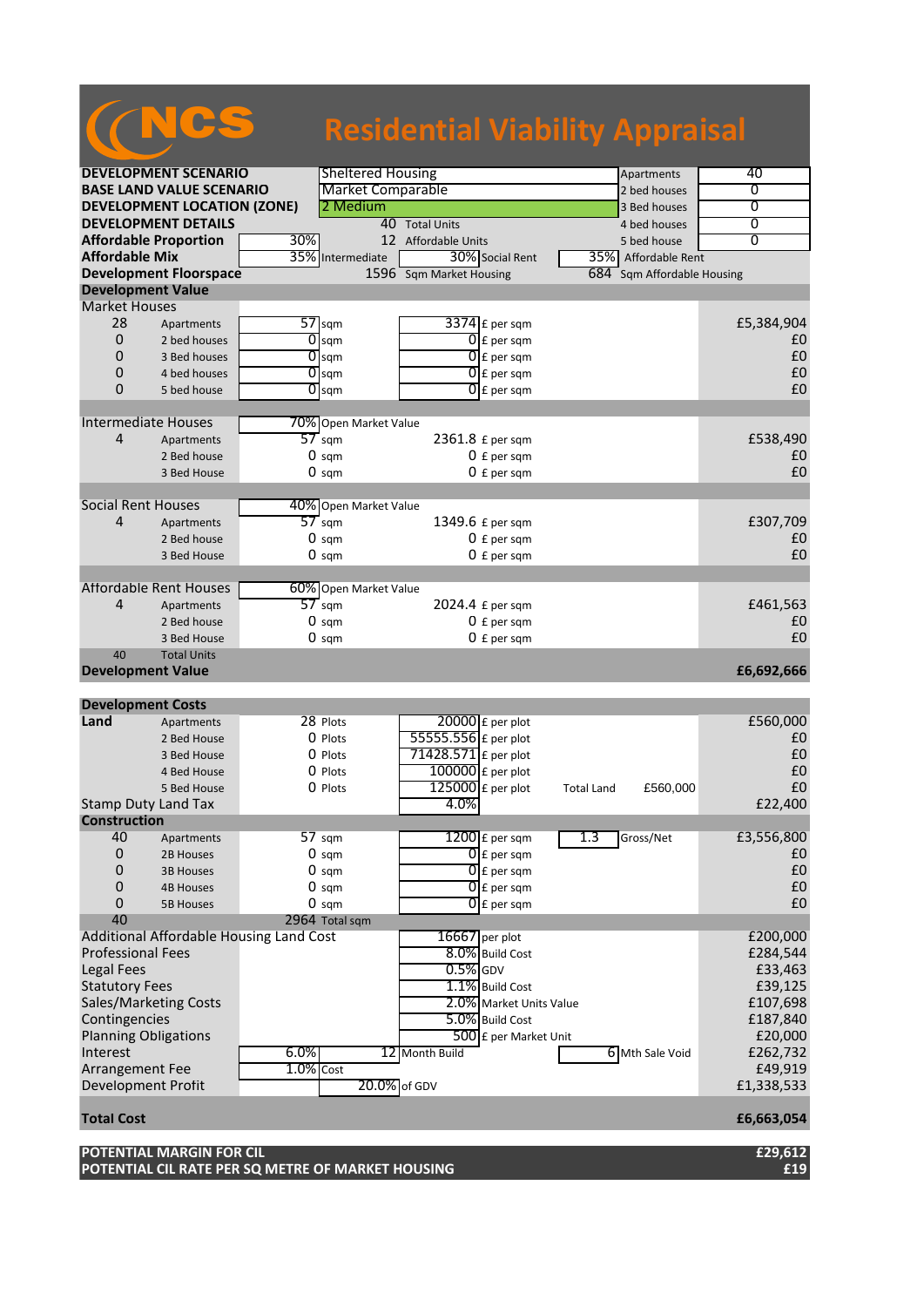|                             |                                                                               |              |                          | <b>Residential Viability Appraisal</b> |                          |                   |                        |                  |
|-----------------------------|-------------------------------------------------------------------------------|--------------|--------------------------|----------------------------------------|--------------------------|-------------------|------------------------|------------------|
|                             | <b>DEVELOPMENT SCENARIO</b>                                                   |              | <b>Sheltered Housing</b> |                                        |                          |                   | Apartments             | 40               |
|                             | <b>BASE LAND VALUE SCENARIO</b>                                               |              | Greenfield               |                                        |                          |                   | 2 bed houses           | 0                |
|                             | <b>DEVELOPMENT LOCATION (ZONE)</b>                                            |              | 3 High                   |                                        |                          |                   | 3 Bed houses           | $\overline{0}$   |
|                             | <b>DEVELOPMENT DETAILS</b>                                                    |              |                          | 40 Total Units                         |                          |                   | 4 bed houses           | 0                |
|                             | <b>Affordable Proportion</b>                                                  | 30%          |                          | 12 Affordable Units                    |                          |                   | 5 bed house            | $\overline{0}$   |
| <b>Affordable Mix</b>       |                                                                               |              | 35% Intermediate         |                                        | 30% Social Rent          |                   | 35% Affordable Rent    |                  |
|                             | <b>Development Floorspace</b>                                                 |              |                          | 1596 Sqm Market Housing                |                          | 684               | Sqm Affordable Housing |                  |
| <b>Development Value</b>    |                                                                               |              |                          |                                        |                          |                   |                        |                  |
| <b>Market Houses</b>        |                                                                               |              |                          |                                        |                          |                   |                        |                  |
| 28                          | Apartments                                                                    |              | $57$ sqm                 |                                        | $3655$ $E$ per sqm       |                   |                        | £5,833,380       |
| 0                           | 2 bed houses                                                                  | 0            | sqm                      |                                        | $0 \nvert$ E per sqm     |                   |                        | £0               |
| $\Omega$                    | 3 Bed houses                                                                  |              | $O$ sqm                  |                                        | $0$ $f$ per sqm          |                   |                        | £0               |
| 0                           | 4 bed houses                                                                  | 0            | sqm                      |                                        | $0 \nvert f$ per sqm     |                   |                        | £0               |
| $\Omega$                    | 5 bed house                                                                   |              | $\overline{O}$ sqm       |                                        | $0$ $E$ per sqm          |                   |                        | £0               |
|                             |                                                                               |              |                          |                                        |                          |                   |                        |                  |
| <b>Intermediate Houses</b>  |                                                                               |              | 70% Open Market Value    |                                        |                          |                   |                        |                  |
| 4                           | Apartments                                                                    |              | $57$ sqm                 |                                        | 2558.5 £ per sqm         |                   |                        | £583,338         |
|                             | 2 Bed house                                                                   |              | $0 \text{ sqm}$          |                                        | $0 f per$ sqm            |                   |                        | £0               |
|                             | 3 Bed House                                                                   |              | $0 \text{ sqm}$          |                                        | $0 f per$ sqm            |                   |                        | £0               |
|                             |                                                                               |              |                          |                                        |                          |                   |                        |                  |
| <b>Social Rent Houses</b>   |                                                                               |              | 40% Open Market Value    |                                        |                          |                   |                        |                  |
| 4                           | Apartments                                                                    |              | $57 \text{ sqm}$         |                                        | 1462 £ per sqm           |                   |                        | £333,336         |
|                             | 2 Bed house                                                                   |              | $0 \text{ sam}$          |                                        | $0 f per$ sqm            |                   |                        | £0               |
|                             | 3 Bed House                                                                   |              | $0 \text{ sqm}$          |                                        | $0 f per$ sqm            |                   |                        | £0               |
|                             |                                                                               |              |                          |                                        |                          |                   |                        |                  |
|                             | <b>Affordable Rent Houses</b>                                                 |              | 60% Open Market Value    |                                        |                          |                   |                        |                  |
| 4                           | Apartments                                                                    |              | $57 \text{ sqm}$         |                                        | 2193 £ per sqm           |                   |                        | £500,004         |
|                             | 2 Bed house                                                                   |              | $0 \text{ sqm}$          |                                        | $0 f per$ sqm            |                   |                        | £0               |
|                             | 3 Bed House                                                                   |              | $0 \text{ sqm}$          |                                        | $0 f per$ sqm            |                   |                        | £0               |
| 40                          | <b>Total Units</b>                                                            |              |                          |                                        |                          |                   |                        |                  |
| <b>Development Value</b>    |                                                                               |              |                          |                                        |                          |                   |                        | £7,250,058       |
| <b>Development Costs</b>    |                                                                               |              |                          |                                        |                          |                   |                        |                  |
| Land                        | Apartments                                                                    |              | 28 Plots                 |                                        | $17700$ £ per plot       |                   |                        | £495,600         |
|                             | 2 Bed House                                                                   |              | 0 Plots                  | 49166.667 £ per plot                   |                          |                   |                        | £0               |
|                             | 3 Bed House                                                                   |              | 0 Plots                  |                                        | $63000$ £ per plot       |                   |                        | £0               |
|                             | 4 Bed House                                                                   |              | 0 Plots                  |                                        | $88200$ £ per plot       |                   |                        | £0               |
|                             | 5 Bed House                                                                   |              | O Plots                  |                                        | $110250$ £ per plot      | <b>Total Land</b> | £495,600               | £0               |
| Stamp Duty Land Tax         |                                                                               |              |                          | 3.0%                                   |                          |                   |                        | £14,868          |
| <b>Construction</b>         |                                                                               |              |                          |                                        |                          |                   |                        |                  |
| 40                          | Apartments                                                                    |              | 57 sqm                   |                                        | $1200$ £ per sqm         | 1.3               | Gross/Net              | £3,556,800       |
| $\mathbf 0$                 | 2B Houses                                                                     |              | $0 \text{ sqm}$          |                                        | $\overline{0}$ E per sqm |                   |                        | £0               |
| 0                           | <b>3B Houses</b>                                                              |              | $0 \text{ sqm}$          |                                        | $\overline{0}$ E per sqm |                   |                        | £0               |
| 0                           | <b>4B Houses</b>                                                              |              | $0 \text{ sam}$          |                                        | $\overline{0}$ E per sqm |                   |                        | £0               |
| 0                           | <b>5B Houses</b>                                                              |              | $0 \text{ sqm}$          |                                        | $\overline{0}$ £ per sqm |                   |                        | £0               |
| 40                          |                                                                               |              | 2964 Total sqm           |                                        |                          |                   |                        |                  |
|                             | Additional Affordable Housing Land Cost                                       |              |                          |                                        | 14750 per plot           |                   |                        | £177,000         |
| <b>Professional Fees</b>    |                                                                               |              |                          |                                        | 8.0% Build Cost          |                   |                        | £284,544         |
| <b>Legal Fees</b>           |                                                                               |              |                          | $0.5\%$ GDV                            |                          |                   |                        | £36,250          |
| <b>Statutory Fees</b>       |                                                                               |              |                          |                                        | 1.1% Build Cost          |                   |                        | £39,125          |
|                             | Sales/Marketing Costs                                                         |              |                          |                                        | 2.0% Market Units Value  |                   |                        | £116,668         |
| Contingencies               |                                                                               |              |                          |                                        | 5.0% Build Cost          |                   |                        | £186,690         |
| <b>Planning Obligations</b> |                                                                               |              |                          |                                        | 500 £ per Market Unit    |                   |                        | £20,000          |
| Interest                    |                                                                               | 6.0%         |                          | 12 Month Build                         |                          |                   | 6 Mth Sale Void        | £255,393         |
| Arrangement Fee             |                                                                               | $1.0\%$ Cost |                          |                                        |                          |                   |                        | £49,075          |
| Development Profit          |                                                                               |              | 20.0% of GDV             |                                        |                          |                   |                        | £1,450,012       |
|                             |                                                                               |              |                          |                                        |                          |                   |                        |                  |
| <b>Total Cost</b>           |                                                                               |              |                          |                                        |                          |                   |                        | £6,682,025       |
|                             | POTENTIAL MARGIN FOR CIL<br>POTENTIAL CIL RATE PER SQ METRE OF MARKET HOUSING |              |                          |                                        |                          |                   |                        | £568,033<br>£356 |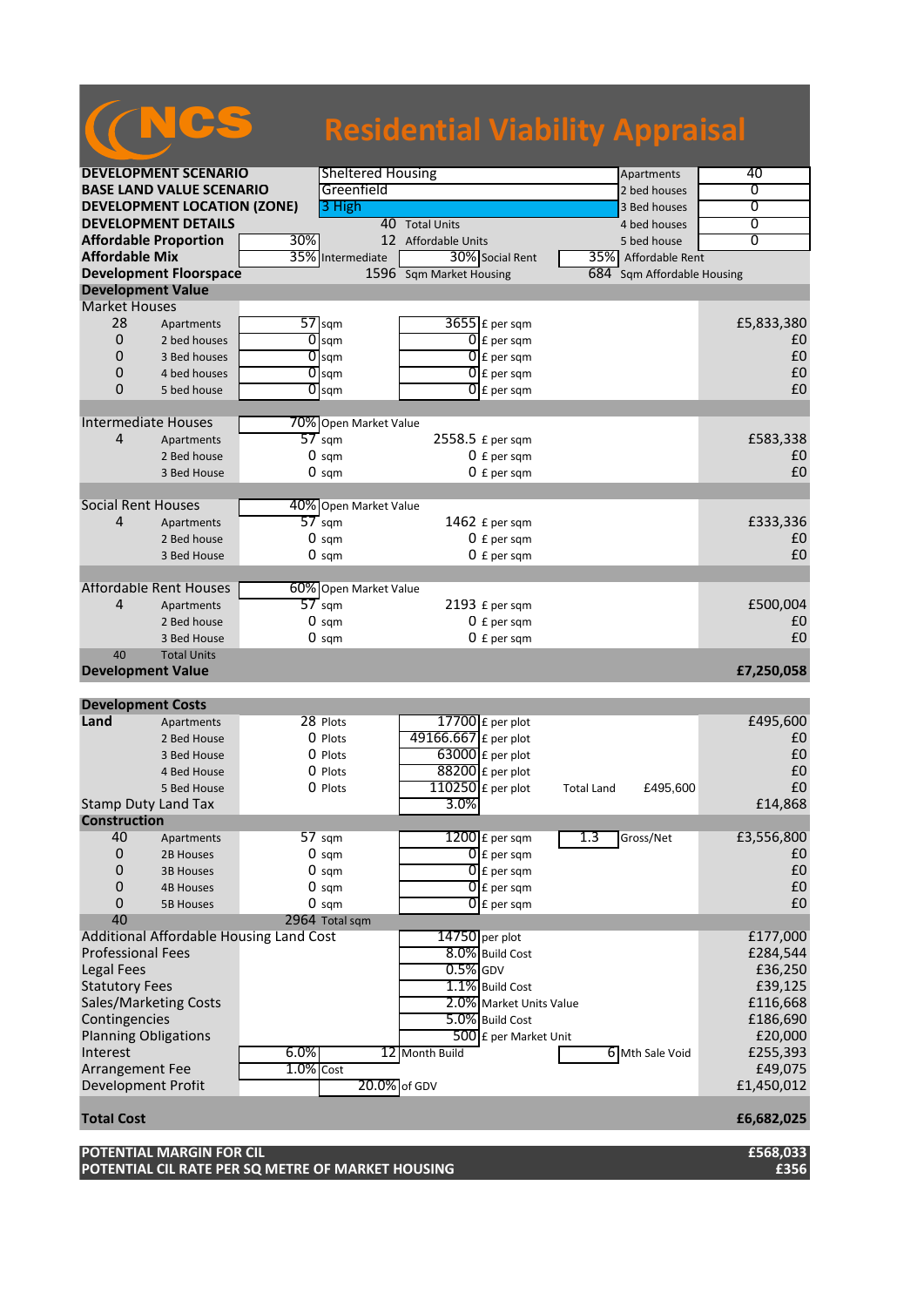|                                              |                                                                               |              |                           | <b>Residential Viability Appraisal</b> |                                          |                   |                        |                     |
|----------------------------------------------|-------------------------------------------------------------------------------|--------------|---------------------------|----------------------------------------|------------------------------------------|-------------------|------------------------|---------------------|
|                                              | <b>DEVELOPMENT SCENARIO</b>                                                   |              | <b>Sheltered Housing</b>  |                                        |                                          |                   | Apartments             | 40                  |
|                                              | <b>BASE LAND VALUE SCENARIO</b>                                               |              | Brownfield                |                                        |                                          |                   | 2 bed houses           | 0                   |
|                                              | <b>DEVELOPMENT LOCATION (ZONE)</b>                                            |              | 3 High                    |                                        |                                          |                   | 3 Bed houses           | $\overline{0}$      |
|                                              | <b>DEVELOPMENT DETAILS</b>                                                    |              |                           | 40 Total Units                         |                                          |                   | 4 bed houses           | 0                   |
|                                              | <b>Affordable Proportion</b>                                                  | 30%          |                           | 12 Affordable Units                    |                                          |                   | 5 bed house            | $\overline{0}$      |
| <b>Affordable Mix</b>                        |                                                                               |              | 35% Intermediate          |                                        | 30% Social Rent                          |                   | 35% Affordable Rent    |                     |
|                                              | <b>Development Floorspace</b>                                                 |              |                           | 1596 Sqm Market Housing                |                                          | 684               | Sqm Affordable Housing |                     |
| <b>Development Value</b>                     |                                                                               |              |                           |                                        |                                          |                   |                        |                     |
| <b>Market Houses</b>                         |                                                                               |              |                           |                                        |                                          |                   |                        |                     |
| 28                                           | Apartments                                                                    |              | $57$ sqm                  |                                        | $3655$ $E$ per sqm                       |                   |                        | £5,833,380          |
| 0<br>$\Omega$                                | 2 bed houses                                                                  | 0            | sqm<br>$O$ sqm            |                                        | $0 \nvert$ E per sqm                     |                   |                        | £0<br>£0            |
| 0                                            | 3 Bed houses<br>4 bed houses                                                  | 0            |                           |                                        | $0$ $f$ per sqm                          |                   |                        | £0                  |
| $\Omega$                                     | 5 bed house                                                                   |              | sqm<br>$\overline{O}$ sqm |                                        | $0 \nvert f$ per sqm<br>$0$ $E$ per sqm  |                   |                        | £0                  |
|                                              |                                                                               |              |                           |                                        |                                          |                   |                        |                     |
| <b>Intermediate Houses</b>                   |                                                                               |              | 70% Open Market Value     |                                        |                                          |                   |                        |                     |
| 4                                            | Apartments                                                                    |              | $57$ sqm                  |                                        | 2558.5 £ per sqm                         |                   |                        | £583,338            |
|                                              | 2 Bed house                                                                   |              | $0 \text{ sqm}$           |                                        | $0 f per$ sqm                            |                   |                        | £0                  |
|                                              | 3 Bed House                                                                   |              | $0 \text{ sqm}$           |                                        | $0 f per$ sqm                            |                   |                        | £0                  |
|                                              |                                                                               |              |                           |                                        |                                          |                   |                        |                     |
| <b>Social Rent Houses</b>                    |                                                                               |              | 40% Open Market Value     |                                        |                                          |                   |                        |                     |
| 4                                            | Apartments                                                                    |              | $57 \text{ sqm}$          |                                        | 1462 £ per sqm                           |                   |                        | £333,336            |
|                                              | 2 Bed house                                                                   |              | $0 \text{ sam}$           |                                        | $0 f per$ sqm                            |                   |                        | £0                  |
|                                              | 3 Bed House                                                                   |              | $0 \text{ sqm}$           |                                        | $0 f per$ sqm                            |                   |                        | £0                  |
|                                              |                                                                               |              |                           |                                        |                                          |                   |                        |                     |
|                                              | <b>Affordable Rent Houses</b>                                                 |              | 60% Open Market Value     |                                        |                                          |                   |                        |                     |
| 4                                            | Apartments                                                                    |              | $57 \text{ sqm}$          |                                        | 2193 £ per sqm                           |                   |                        | £500,004            |
|                                              | 2 Bed house                                                                   |              | $0 \text{ sqm}$           |                                        | $0 f per$ sqm                            |                   |                        | £0                  |
|                                              | 3 Bed House                                                                   |              | $0 \text{ sqm}$           |                                        | $0 f per$ sqm                            |                   |                        | £0                  |
| 40<br><b>Development Value</b>               | <b>Total Units</b>                                                            |              |                           |                                        |                                          |                   |                        | £7,250,058          |
| <b>Development Costs</b>                     |                                                                               |              |                           |                                        |                                          |                   |                        |                     |
| Land                                         | Apartments                                                                    |              | 28 Plots                  |                                        | 19640 £ per plot                         |                   |                        | £549,920            |
|                                              | 2 Bed House                                                                   |              | 0 Plots                   | 54555.556 £ per plot                   |                                          |                   |                        | £0                  |
|                                              | 3 Bed House                                                                   |              | 0 Plots                   | 70142.857 £ per plot                   |                                          |                   |                        | £0                  |
|                                              | 4 Bed House                                                                   |              | 0 Plots                   |                                        | $98200$ £ per plot                       |                   |                        | £0                  |
|                                              | 5 Bed House                                                                   |              | O Plots                   |                                        | $122750$ £ per plot                      | <b>Total Land</b> | £549,920               | £0                  |
| Stamp Duty Land Tax                          |                                                                               |              |                           | 4.0%                                   |                                          |                   |                        | £21,997             |
| <b>Construction</b>                          |                                                                               |              |                           |                                        |                                          |                   |                        |                     |
| 40                                           | Apartments                                                                    |              | 57 sqm                    |                                        | $1200$ £ per sqm                         | 1.3               | Gross/Net              | £3,556,800          |
| $\mathbf 0$                                  | 2B Houses                                                                     |              | $0 \text{ sqm}$           |                                        | $\overline{0}$ E per sqm                 |                   |                        | £0                  |
| 0                                            | <b>3B Houses</b>                                                              |              | $0 \text{ sqm}$           |                                        | $\overline{0}$ E per sqm                 |                   |                        | £0                  |
| 0                                            | <b>4B Houses</b>                                                              |              | $0 \text{ sam}$           |                                        | $\overline{0}$ E per sqm                 |                   |                        | £0                  |
| 0                                            | <b>5B Houses</b>                                                              |              | $0 \text{ sqm}$           |                                        | $\overline{0}$ £ per sqm                 |                   |                        | £0                  |
| 40                                           |                                                                               |              | 2964 Total sqm            |                                        |                                          |                   |                        |                     |
|                                              | Additional Affordable Housing Land Cost                                       |              |                           |                                        | 16367 per plot                           |                   |                        | £196,400            |
| <b>Professional Fees</b>                     |                                                                               |              |                           |                                        | 8.0% Build Cost                          |                   |                        | £284,544            |
| <b>Legal Fees</b>                            |                                                                               |              |                           | $0.5\%$ GDV                            |                                          |                   |                        | £36,250             |
| <b>Statutory Fees</b>                        |                                                                               |              |                           |                                        | 1.1% Build Cost                          |                   |                        | £39,125             |
|                                              | Sales/Marketing Costs                                                         |              |                           |                                        | 2.0% Market Units Value                  |                   |                        | £116,668            |
| Contingencies<br><b>Planning Obligations</b> |                                                                               |              |                           |                                        | 5.0% Build Cost<br>500 £ per Market Unit |                   |                        | £187,660<br>£20,000 |
| Interest                                     |                                                                               | 6.0%         |                           |                                        |                                          |                   |                        | £262,122            |
| Arrangement Fee                              |                                                                               | $1.0\%$ Cost |                           | 12 Month Build                         |                                          |                   | 6 Mth Sale Void        | £49,894             |
| Development Profit                           |                                                                               |              | 20.0% of GDV              |                                        |                                          |                   |                        | £1,450,012          |
|                                              |                                                                               |              |                           |                                        |                                          |                   |                        |                     |
| <b>Total Cost</b>                            |                                                                               |              |                           |                                        |                                          |                   |                        | £6,771,391          |
|                                              | POTENTIAL MARGIN FOR CIL<br>POTENTIAL CIL RATE PER SQ METRE OF MARKET HOUSING |              |                           |                                        |                                          |                   |                        | £478,667<br>£300    |